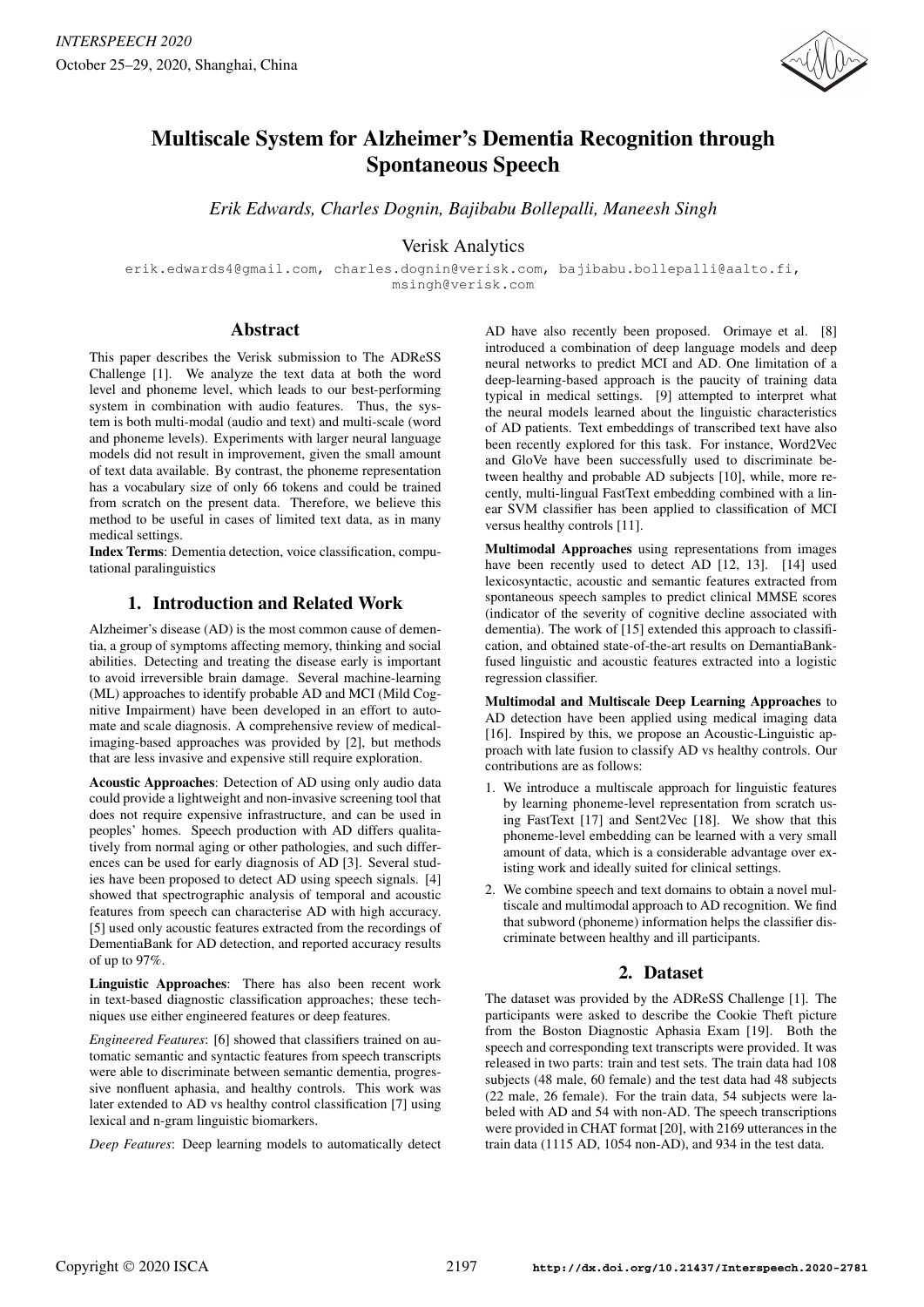Table 1: *Acoustic features and their dimensions. CFS denotes correlation feature selection and RFECV denotes recursive feature elimination using cross-validation.*

| Feature       | Dim. (All) | Dim. (CFS) | Dim. (RFECV) |
|---------------|------------|------------|--------------|
| <b>GEMAPS</b> | 64         | 53         |              |
| eGEMAPS       | 90         | 76         |              |
| emobase       | 979        | 626        |              |
| emobase2010   | 1583       | 995        | 19           |
| emolarge      | 6511       | 1810       | 21           |
| ComParE2016   | 6375       | 3592       | 54           |
| <b>MRCG</b>   | 6914       | 367        |              |

### 3. Acoustic Systems

All audio started as 16-bit WAV files at 44.1 kHz sample rate. These were provided as 'chunks', which were sub-segments of the above speech dialog segments that had been cropped to 10 seconds or shorter duration (2834 chunks: 1476 AD, 1358 non-AD). In general, the audio data was found to be very noisy and some of the chunks were unintelligible to the human ear. For example, a basic audio classification into 'speech' vs. 'other' using pyAudioAnalysis [21] found only 49.8% of audio chunks were clearly 'speech'.

We applied a basic speech-enhancement technique using VOICEBOX [22], which slightly improved the audio results, but is not essential to our method. We also tried rejecting noisy chunks, or using a 3-category classification scheme to separately identify the noisiest chunks. These attempts did not significantly improve the results, however, and so were not pursued further. We also attempted using voice activity detection, using OpenSMILE [23] or rVAD [24], and weighting audio results accordingly. This led to small improvements for some analyses, but was also not included in the final results, as it was apparent that more radical changes in methodology would be required to deal with these noise levels (e.g., a windowing into fixed-length frames). We decided therefore to use the noisy audio 'chunks' as given, with only the basic speech enhancement applied, and to defer additional improvements to future work.

#### 3.1. Acoustic Features

Acoustic features were extracted on the enhanced speech segments downsampled to 16-kHz sample rate. We used the same feature sets as in the baseline Challenge paper [1], along with a few additional sets, but also added a stage of feature selection. Features are computed every 10-ms to give "low-level descriptors" (LLDs) and then statistical functionals of the LLDs (such as mean, standard deviation, kurtosis, etc.) are computed over each audio chunk of 0.5-10 sec duration (chunks shorter than 0.5 s were rejected). Using OpenSMILE [23], we extracted the following sets of functionals: emobase [25], emobase2010, GeMAPS [26], extended GeMAPS (eGeMAPS), and Com-ParE2016 (a minor update of numerical fixes to the Com-ParE2013 set [27]). Using code from the Cacophony Project (https://github.com/TheCacophonyProject), we extracted multiresolution cochleagram (MRCG) LLDs [28], and then several statistical functionals of these. The dimensions of each functionals set are given in Table 1, and details can be found in the cited references.

#### 3.2. Acoustic Feature Selection

As the dimensionality of each functionals set was large (Table 1), we explored feature selection techniques to improve sub-

Table 2: *Accuracy scores of feature selection. These numbers calculated by taking majority vote on segments.*

| Feature       | All   | <b>CFS</b> | <b>RFECV</b> |
|---------------|-------|------------|--------------|
| <b>GEMAPS</b> | 0.490 | 0.472      | 0.629        |
| eGEMAPS       | 0.453 | 0.462      | 0.620        |
| emobase       | 0.555 | 0.555      | 0.657        |
| emobase2010   | 0.555 | 0.574      | 0.601        |
| emolarge      | 0.595 | 0.629      | 0.666        |
| ComParE2016   | 0.601 | 0.629      | 0.694        |
| <b>MRCG</b>   | 0.546 | 0.509      | 0.611        |

Table 3: *Accuracy scores of the ComParE2016 acoustic feature set with different classifiers. LR: Logistic regression, SVM: support vector machine, and LDA: linear discriminant analysis.*

| Feature                                              | LR   SVM   LDA |  |
|------------------------------------------------------|----------------|--|
| ComPareE2016   $0.694$   <b>0.740</b>   <b>0.740</b> |                |  |

sequent classification. First, we used correlation feature selection (CFS), which discards highly-correlated features. Second, we used recursive feature elimination with cross validation (RFECV), where a classifier is employed to evaluate the importance of the each feature dimension. In each recursion, the feature that least improves or most degrades classifier importance is discarded, leading to a supervised ranking of features.

Table 1 shows the raw ("All") feature dimensions and after each feature selection method. We further appended age and gender to each acoustic feature set. With CFS, we discarded features with correlation coefficient  $\geq 0.85$ . For RFECV, we used logistic regression (LR) as the base classifier with leave-onesubject-out (LOSO) cross validation. CFS reduced the dimensionality by 15-95%, and the RFECV method further brought the dimensionality down to 3-54 for all sets.

Table 2 shows the performance of feature selection methods employed in this study, assessed with LOSO cross-validation on the train set. There is considerable improvement in accuracy after the CFS and RFECV methods. Since the performance of the ComParE2016 features is best among the acoustic feature sets, we used only the ComParE2016 features for further experiments. However, it is noted that equivalent performance could be obtained with emobase2010 using other feature selection methodology (not included here).

Table 3 presents the accuracy scores achieved by the Com-ParE2016 features using different ML classification models. SVM (support vector machine) and LDA (linear discriminant analysis) models gave better performance than LR. The best accuracy obtained using acoustic features alone is 0.74. For our ensemble models, we used the posterior probabilities from the LDA model averaged over all chunks for each subject.

### 4. Linguistic Systems

The linguistic system contains two parts: the natural language representation and the phoneme representation.

#### 4.1. Natural Language Representation

We applied a basic text normalisation to the transcriptions by removing punctuation and CHAT symbols and lower casing. Table 4 shows the accuracy and  $F_1$  score results on a 6-fold cross validation of the training data-set (segment level). For each model used, hyper-parameter optimisation was performed to allow for fair comparisons.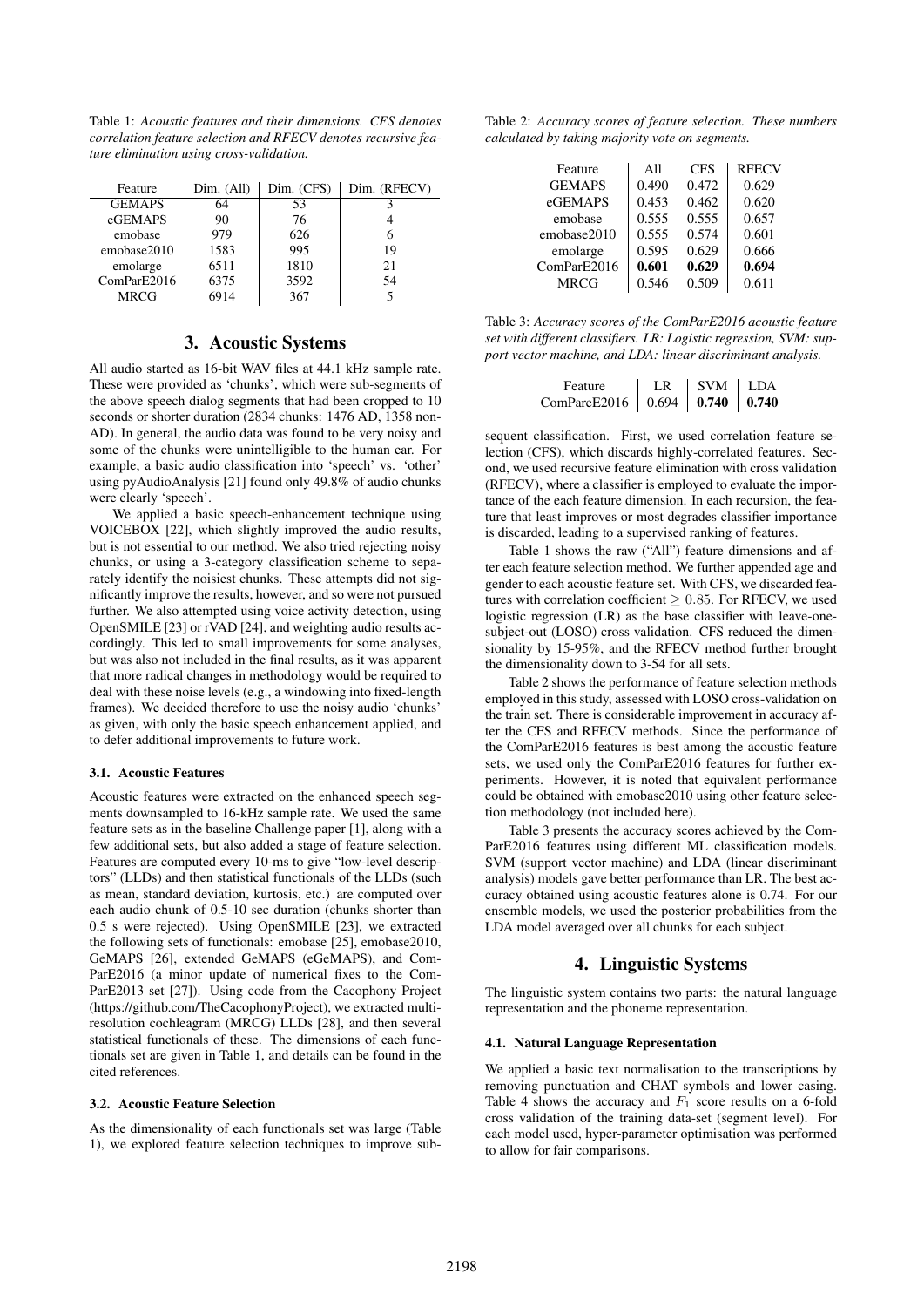### *4.1.1. Engineered Features*

Following [7] and [9], we extract seven features from text segments: richness of vocabulary (measured by unique word count), word count, number of stop words, number of coordinating conjunction, number of subordinated conjunction, average word length, and number of interjections. Using CHAT symbols, we extract four more features: number of repetitions (using  $|/|$ ), number of repetitions with reformulations (using  $\left[\frac{\ }{\ }{\ }\right]$ ), number of errors (using  $\left[\frac{*}{\ }{\ }\right]$ ), and number of filler words  $(using [&]).$ 

#### *4.1.2. Deep Learning Features*

We experimented with three different settings: Random Forest with deep pre-trained Features (DRF), fine-tuning of pre-trained models (FT) and training from scratch (FS).

Deep Random Forest Setting: We extract features using three pre-trained embeddings: Word2Vec (CBOW) with subword information [29] (pre-trained on Common Crawl), GloVe [30] pre-trained on Common Crawl and Sent2Vec [31] (with uni-grams) pre-trained on English Wikipedia. The procedure is the same for each model: each text segment is represented by the average of the normalised word embeddings. The segment embeddings are then fed to a Random Forest Classifier. In this setting the best performing model is Sent2Vec with unigram representation. Sent2Vec is built on top of Word2Vec, but allows the embedding to incorporate more contextual information (entire sentences) during pre-training.

Training from Scratch Setting: In this setting, models are trained from scratch on the given dataset. The only model fast enough to allow us to find the best hyper-parameters while being a good baseline is FastText. With an embedding dimension as low as 5 and with as low as 16 words in its vocabulary, FastText performs competitively compared to most of the Deep Random Forest Settings. Subword information determined by character n-grams are keys to this result as explained below.

Fine-Tuning Setting: For this final setting, pre-trained embeddings (Word2Vec, GloVe, Sent2Vec) or models (Electra [32], Roberta [33]) are fine-tuned on the data. Electra uses a Generator/Discriminator pre-training technique more efficient than the Masked Language Modeling approach used by Roberta. Though the results of the two models are approximately the same at the segment level, Electra strongly outperforms Roberta at the participant level. The best models still remain the ones using subword information: GloVe (FT) and Word2Vec (FT). Both of those pre-trained embeddings are fine-tuned with the FastText classifier. The later turn sentences into character-ngram augmented sentences (we found that a maximum character n-grams of 6 was optimal). Though FastText from scratch also have the sub-word information, it does not have the pretrained representation of those sub-words learnt using GloVe or CBOW (Word2Vec).

#### *4.1.3. Interpretation and Discussion*

Subword Information appears to be a key discriminative feature for effective classification. As Figure 1 shows, not using subword information is detrimental to the discriminative power of the model. As a result, we can make the hypothesis that in low resource settings like in this case of medical data, taking into account subword information might be the key to good performance. We explore even further this hypothesis by transforming sentences into phoneme level sentences.

Table 4: *Best performance after hyper-parameters optimisation for each model, metrics are the average of accuracy and f1 scores across 6-fold cross-validation, participant level (softmax average).*

| Model                 | Dim. | Accuracy | F1-score |
|-----------------------|------|----------|----------|
| Random (DRF)          | 11   | 0.463    | 0.482    |
| Engineered Feat (DRF) | 11   | 0.704    | 0.68     |
| Sent2Vec (FT)         | 600  | 0.787    | 0.758    |
| $GloVe$ $(FT)$        | 300  | 0.861    | 0.865    |
| Word2Vec (FT)         | 300  | 0.926    | 0.923    |
| Word2Vec (DRF)        | 300  | 0.787    | 0.785    |
| $GloVe + EF$ (DRF)    | 311  | 0.796    | 0.792    |
| Sent2Vec (DRF)        | 600  | 0.833    | 0.83     |
| GloVe (DRF)           | 300  | 0.824    | 0.822    |
| FastText (FS)         | 5    | 0.796    | 0.776    |
| Roberta-Base (FT)     | 768  | 0.787    | 0.753    |
| Electra-Base (FT)     | 768  | 0.861    | 0.845    |



Figure 1: *F1 and Accuracy on 6-fold cross validation as a function of the maximum size of character n-grams (maxn) using FastText supervised classifier*

Word Order: When word order is important, FastText tends to not perform well as it averages the word embeddings of the input sentences without accounting for their original position. We confirmed this hypothesis by measuring the impact of adding word n-grams as additional features to the classifiers. Figure 2 shows that adding word n-grams, thus introducing temporality, does not impact the performance or even degrade it.

Performance of Transformers Though Transformers have subword information through the use of Byte Pair Encoding tokenizer for Roberta and WordPiece tokenizer for Electra, there are too few data points for their large number of parameters.

Experiment Details For the Random Forest (RF), we found that the best results on the 6-fold cross validation were obtained using 200 estimators, entropy criterion, square root for the maximum number of features. A StandardScaler (subtracting the mean and scaling to unit variance) was also applied to the features. FastText From Scratch (FS) hyper-parameters are: word-Ngrams=1, 100 epochs, max number of character n-grams=6, minimum number of word occurences=100, learning rate of 0.05 and embedding dimension of 5. We kept the same hyperparameters for FastText fine-tuned except for the dimension that we set to 300 for Word2Vec and GloVe and 600 for Sent2Vec. Roberta-Base and Electra-Base performance was measured on the best hyper-parameters found. The hyper-parameters that were found to work best are: a batch size of 16, 5 epochs, a maximum token length of 128 and a learning rate of 2e-05.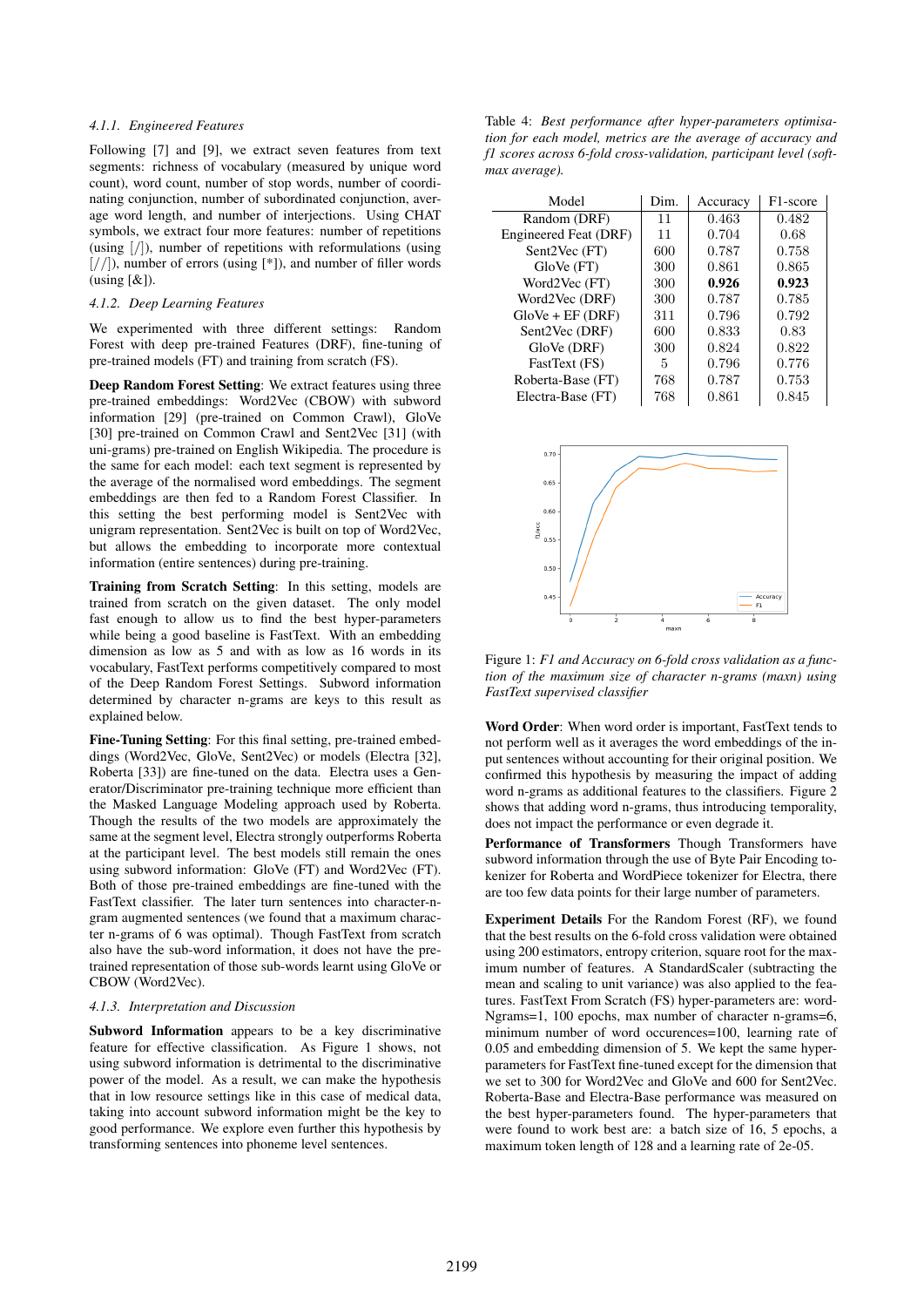

Figure 2: *F1 and Accuracy on 6-fold cross validation as a function of the word n-grams (wordNgrams) features using FastText supervised classifier*

Table 5: *Results of 9-fold CV on the Train set for several combined systems, using simple LR on posterior probability outputs. Audio represents the LDA posterior probabilities of Com-ParE2016. Word2Vec and GloVe were text (word-based) systems (Section 4.1) and Phonemes are as in Section 4.2. Age and speaking rate were added to each system.*

| Model                       | Accuracy |
|-----------------------------|----------|
| $GloVe + Phonemes$          | 0.8981   |
| $GloVe + Phonemes + Audio$  | 0.9074   |
| $Word2Vec + Phonemes$       | 0.9352   |
| Word2Vec + Phonemes + Audio | 0.9352   |

#### 4.2. Phonetic Representation

The discriminative importance of the subword information was confirmed by our phoneme transcription experiments. We transcribed the segment text into phoneme written pronunciation using CMUDict [34]. The most likely pronunciation is used for words with multiple pronunciations. Thus, "*also taking cookies*" becomes "*ao1 l s ow0 t ey1 k ih0 ng k uh1 k iy0 z*". In several experiments, it always helped to include vowel stress in the pronunciation (0 is no stress, 1 is full stress, 2 is part stress). With stress, there were 66 phones total.

Several text classifiers were trained on the phoneme representation (FastText, Sent2Vec, StarSpace), and FastText was again found to perform best (and fastest). Our best performance on the Test set (Table 6) used only the phoneme representation and FastText classification, along with the audio. However, in 9-fold CV tests with the Train set, the best result was a combination of natural language and phonetic representation (Table 5).

The numbers appended to vowel phonemes are stress indicators according to the convention of CMUdict. Our experiments showed that removing stress always caused a decrease in performance. The discriminative importance of phonetic and articulatory representation in AD patient is in accord with previous medical research (e.g., [35]), and deserves future experimentation for ML purposes.

Experiment Details For the phonetic experiments, we used FastText supervised classifier with the following hyperparameters: 4 wordNgrams, an embedding dimension of 20, a learning rate of 0.05, 300 epochs, and a bucket size of 50000. The other hyperparameters were at default. We did not use character n-grams (many phones are already characters).

Table 6: *Challenge Test Set Results*

| Model    | <b>Class</b> | Precision | Recall | F1 Score | Accuracy |
|----------|--------------|-----------|--------|----------|----------|
| System 1 | $non-AD$     | 0.6316    | 0.5    | 0.5581   | 0.6042   |
|          | AD           | 0.5862    | 0.7083 | 0.6415   |          |
| System 2 | $non-AD$     | 0.7407    | 0.8333 | 0.7843   | 0.7708   |
|          | AD           | 0.8095    | 0.7083 | 0.7556   |          |
| System 3 | $non-AD$     | 0.7692    | 0.8333 | 0.8      | 0.7917   |
|          | AD           | 0.8182    | 0.7500 | 0.7826   |          |
| System 4 | $non-AD$     | 0.7308    | 0.7917 | 0.76     | 0.75     |
|          | AD           | 0.7727    | 0.7083 | 0.7391   |          |
| System 5 | $non-AD$     | 0.75      | 0.75   | 0.75     | 0.75     |
|          | AD           | 0.75      | 0.75   | 0.75     |          |

## 5. Discussion

- System 1: Audio (LDA posterior probabilities of Com-ParE2016 features)
- **System 2:** Phonemes (as in Section 4.2)
- System 3: Phonemes and Audio
- System 4: Phonemes and Word2vec (as in Section 4.1)
- System 5: Phonemes and Audio and Word2Vec

For each combined system (Tables 5 and 6), we appended the age and speaking rate as auxiliary features. Those two variables are well studied for identifying AD (see [36] for the positive correlation with age and [37] for the negative correlation with speech rate).

Acoustic Features alone are not as discriminative as text features alone. There is indeed a 15 points difference in accuracy between System 1 which mainly use acoustic features and System 4 which mainly uses text features. However, the audio was very noisy in this set; new feature sets and robustness measures should be explored.

Deep learning text systems easily overfit for small data. RoBERTa and Electra models performed worse than Word2Vec on this small dataset (Table 4), and systems 4 and 5 perform worse on the final Test set than just Phonemes alone (Table 6). However, 9-fold CV on the Train set (Table 5) found that the best performing system was multiscale (Word2Vec and Phonemes) as well as multimodal (text and audio) (Table 5). We believe this would also give the best result for the Test set if the amount of data were larger.

Using Phoneme/Subword is key. The effectiveness of using subword features to discriminate between AD and non-AD people can be understood as analogous to data augmentation. Splitting tokens into subwords or mapping them to phonemes reduces the size of the vocabulary and at the same time expands the number of tokens in the training set. Also, several studies like [35] have found that AD patients show articulatory difficulties and patterns which would show on the phonetic transcription. Phoneme representations also capture many simple aspects of word-based text models, noting that phoneme 4-grams as used here already include many basic words.

### 6. Conclusions

We propose a multiscale approach to the problem of automatic Alzheimer's Disease (AD) detection. We find that subword information, and in particular phoneme representation, helps the classifier discriminate between healthy and ill participants. This finding could prove useful in many medical or other settings where lack of data is the norm.